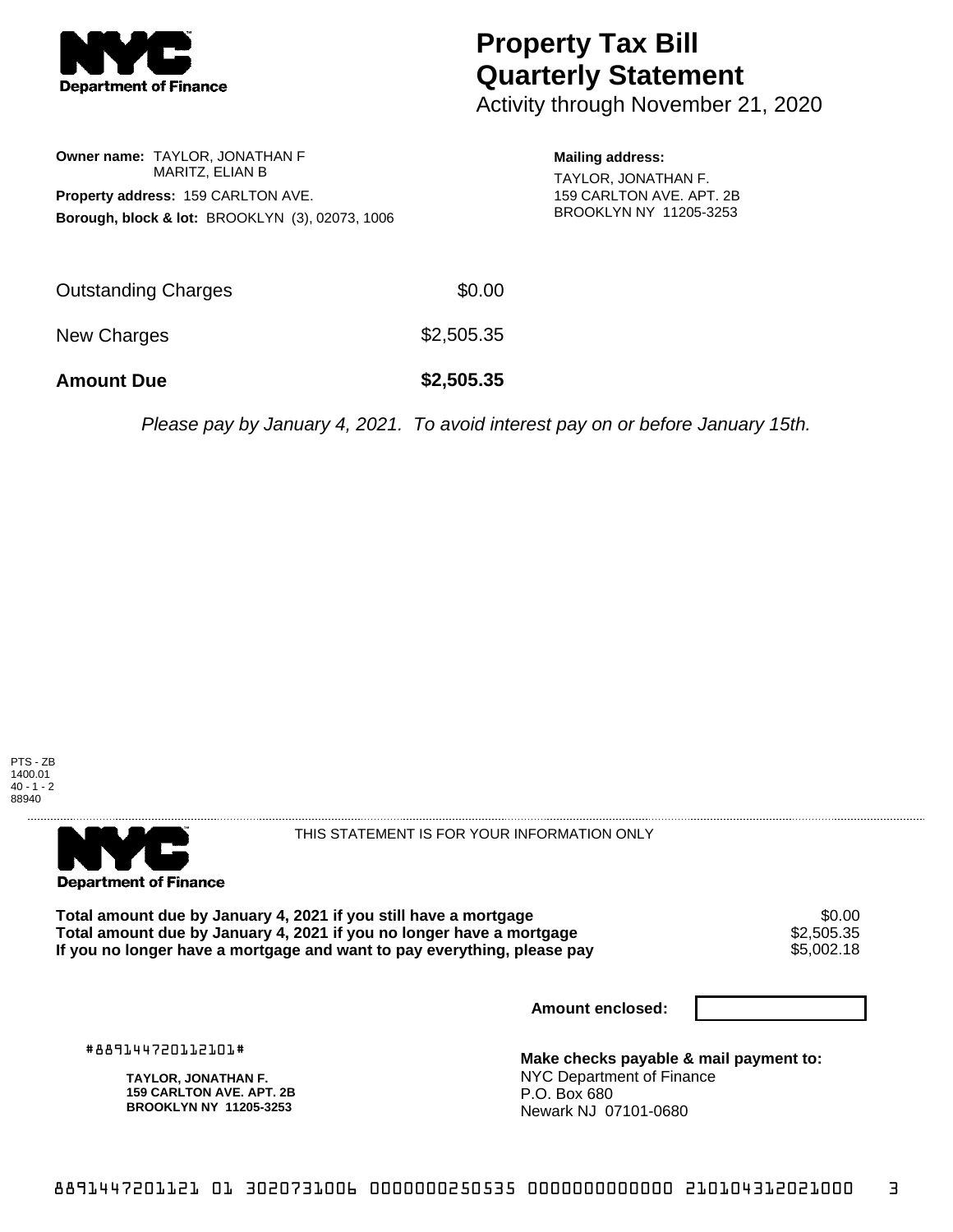

| <b>Billing Summary</b>                                                     | <b>Activity Date Due Date</b> |                     | <b>Amount</b> |
|----------------------------------------------------------------------------|-------------------------------|---------------------|---------------|
| Outstanding charges including interest and payments                        |                               |                     | \$0.00        |
| <b>Finance-Property Tax</b>                                                |                               | 01/01/2021          | \$2,590.93    |
| <b>Adopted Tax Rate</b>                                                    |                               |                     | $$-85.58$     |
| <b>Total amount due</b>                                                    |                               |                     | \$2,505.35    |
| <b>Tax Year Charges Remaining</b>                                          | <b>Activity Date</b>          | <b>Due Date</b>     | Amount        |
| <b>Finance-Property Tax</b>                                                |                               | 04/01/2021          | \$2,590.93    |
| Adopted Tax Rate                                                           |                               |                     | $$-85.58$     |
| Total tax year charges remaining                                           |                               |                     | \$2,505.35    |
| If you pay everything you owe by January 4, 2021, you would save:          |                               |                     | \$8.52        |
| How We Calculated Your Property Tax For July 1, 2020 Through June 30, 2021 |                               |                     |               |
|                                                                            |                               | Overall             |               |
| Tax class 2 - Residential More Than 10 Units                               |                               | <b>Tax Rate</b>     |               |
| Original tax rate billed                                                   |                               | 12.4730%            |               |
| New Tax rate                                                               |                               | 12.2670%            |               |
| <b>Estimated Market Value \$229,593</b>                                    |                               |                     |               |
|                                                                            |                               |                     | <b>Taxes</b>  |
| <b>Billable Assessed Value</b>                                             |                               | \$83,089            |               |
| <b>Taxable Value</b>                                                       |                               | \$83,089 x 12.2670% |               |
| <b>Tax Before Abatements and STAR</b>                                      |                               | \$10,192.56         | \$10,192.56   |
| Annual property tax                                                        |                               |                     | \$10,192.56   |
| Original property tax billed in June 2020                                  |                               |                     | \$10,363.72   |
| <b>Change In Property Tax Bill Based On New Tax Rate</b>                   |                               |                     | $$-171.16$    |

**NEW LAW:** To learn about Local Law 147, which requires residential buildings with three or more units to create a policy on smoking and share it with current and prospective tenants, visit www.nyc.gov/health/tobaccocontrol.

Please call 311 to speak to a representative to make a property tax payment by telephone.

## **Home banking payment instructions:**

- 1. **Log** into your bank or online bill pay website.
- 2. **Add** the new payee: NYC DOF Property Tax. Enter your account number, which is your boro, block and lot, as it appears here: 3-02073-1006 . You may also need to enter the address for the Department of Finance. The address is P.O. Box 680, Newark NJ 07101-0680.
- 3. **Schedule** your online payment using your checking or savings account.

## **Did Your Mailing Address Change?**

If so, please visit us at **nyc.gov/changemailingaddress** or call **311.**

When you provide a check as payment, you authorize us either to use information from your check to make a one-time electronic fund transfer from your account or to process the payment as a check transaction.